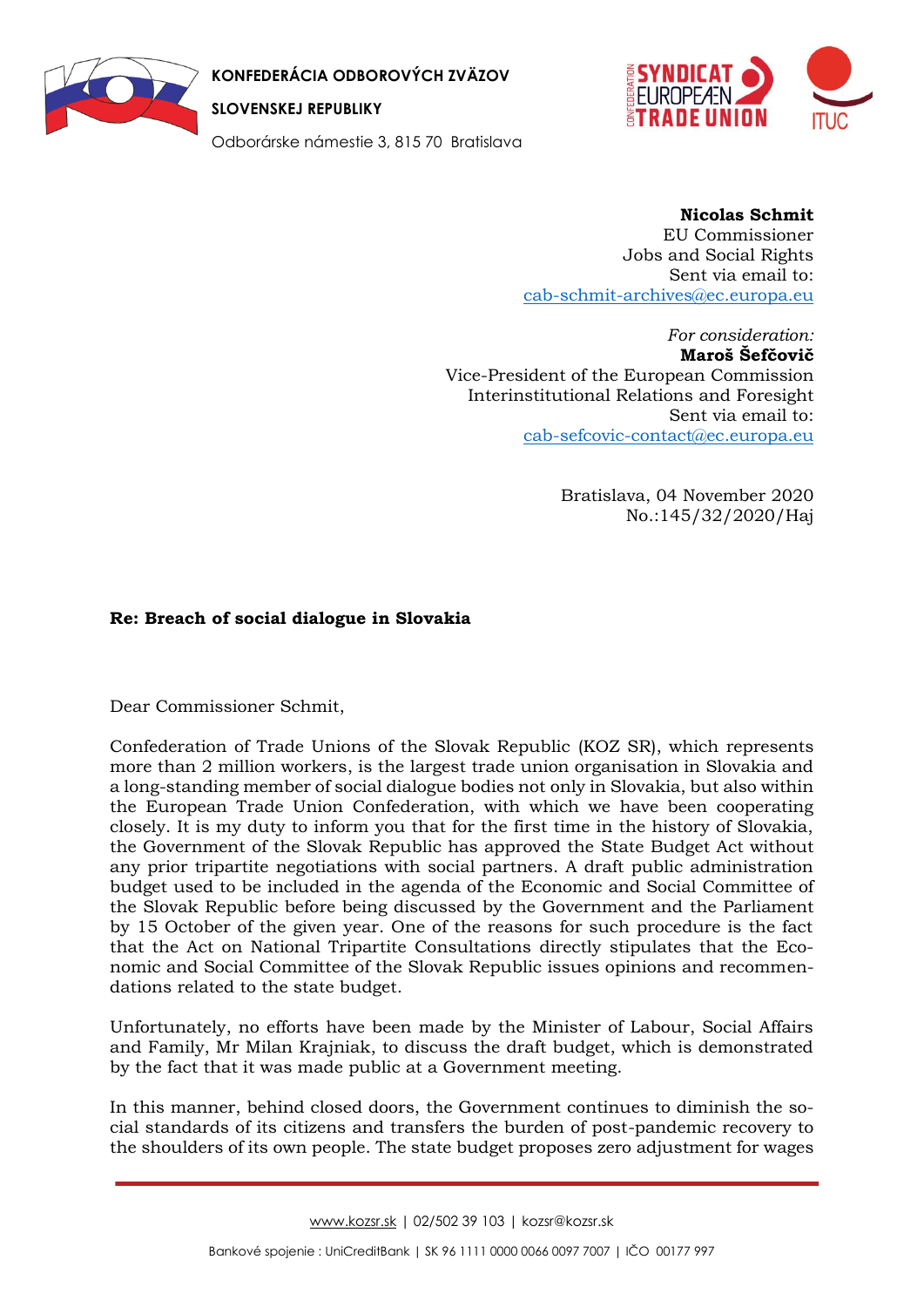

**KONFEDERÁCIA ODBOROVÝCH ZVÄZOV** 

**SLOVENSKEJ REPUBLIKY**



Odborárske námestie 3, 815 70 Bratislava

of public employees and employees operating in public interest. We consider this unacceptable, therefore, KOZ SR organized demonstration events, respecting all pandemic restrictions.

Dear Commissioner,

I watched your press conference which took place on 28 October 2020 in Brussels, as well as your speech in front of the European Parliament Committee for Employment and Social Affairs, where you said that collective bargaining and social dialogue should be the gold standard in all member states and social partners play a key role in negotiations on wages at national and local level.

Furthermore, I would like to point out that the quality of social dialogue is incorporated in the 8th principle of the European Pillar of Social Rights approved by all member states, including Slovakia.

Unfortunately, I must inform you that the Slovak Minister of Labour, Social Affairs and Family, Milan Krajniak, does not respect the values of social dialogue, which are values uniting and forming the European Union. From our perspective, this is a flagrant breach of law and an example of continuous diktat of the Labour Minister, which the Confederation of Trade Unions of the Slovak Republic cannot tolerate. Therefore, KOZ SR filed a motion with the General Prosecutor's Office of the Slovak Republic to launch an investigation of the Labour Minister's actions. We are convinced that the Labour Minister repeatedly breached the law and applicable rules.

Minister Krajniak has breached the Tripartite Act, the Minimum Wages Act, as well as the Rules of Procedure of the Economic and Social Committee of the Slovak Republic. For instance, through the Minimum Wages Act, he has amended the Labour Code sections related to minimum wage requirements and surcharges without any prior discussions with trade unions.

Dear Commissioner,

At its meeting of 4 November 2020, the Government of the Slovak Republic adopted amendments of the Labour Code and the Act on National Tripartite Consultations, which significantly undermine the position of trade unions in Slovakia. By means of amending the Act on National Tripartite Consultations, employee representativeness requirements have been modified. We strongly believe that this amendment serves the sole purpose of diminishing the position of KOZ SR as the most representative entity acting on behalf of workers in tripartite discussions, allowing non-representative employer associations to join tripartite negotiations.

It is discriminatory and unjust for one association to be considered representative and in compliance with a strict condition, while another association is considered to be in breach with the condition. This legal arrangement clearly serves the purpose of creating a more favourable position for certain – both employers' and employees' – associations.

The amendment to the Labour Code changes the conditions of trade union operation at a workplace and obliges all members of the trade union to be employed by